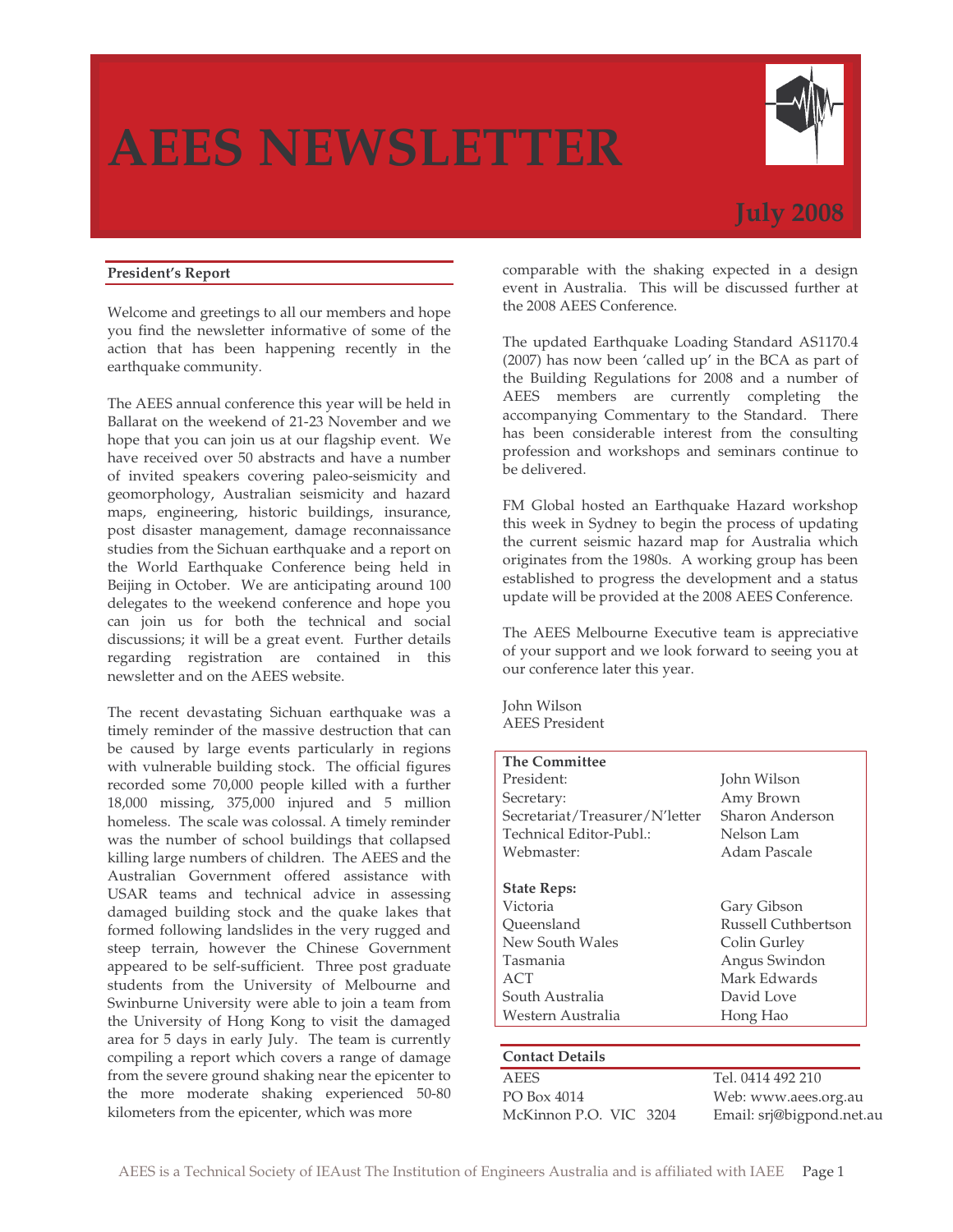#### **Congratulations**

We congratulate the following for their awards at the NZSEE AGM:

#### *Life Members NZSEE*

The following were inducted as Life members:

Howard Chapman, David Dowrick, Doug McKenzie, John Wood

#### *Fellows*

The following were inducted as Fellows:

Bruce Deam, Kevin Mc Manus, Mark Stirling

**Vale – Dr Kiyoshi Kanai**

Our President received the sad news from Hirokazu Iemura, Secretary General of IAEE, regarding the passing of Dr Kiyoshi Kanai.

Dr.Kiyoshi Kanai had been an Honorary Member of IAEE since 1996. He passed away on 13 April this year at the age of 100.

Dr Iemura stated that "Dr Kanai was one of the great pioneers of earthquake engineering not only in Japan but also in the world. He made significant contribution in the research of earthquake ground motion, especially he proposed the attenuation equation and the Kanai Spectra, which have been widely used for researches and practices."



#### **Hazard Mitigation in SA**

Following on from COAG guidelines of previous years, SA has now appointed an Earthquake Hazard Leader. Leaders for flood, fire and other areas have previously been appointed. This position, taken on by DTEI (Transport, Energy and Infrastructure) entails reviewing the whole spectrum of areas related to earthquake hazard, reporting on the status of mitigation, preparation, response and recovery. The intention, over time, is to focus whatever is required on areas that are deficient. The position is not as easy as other hazards, where there is more recent history and better understanding. With earthquakes there is no recent history, so that groups that need to be involved have little understanding and reduced interest or resources. DTEI Engineer, Shane Turner, on behalf of Judith Carr, Earthquake

Hazard Leader, is busy interviewing stakeholders and people of interest.

A number of councils east of Adelaide have banded together to do work in hazard awareness and mitigation. Various resources have been produced, and they are currently working on a first round map from existing information to show in a broad brush way what buildings and areas might be at risk. This will use some building information, but also demographic information on income, mobility, language etc.

http://www.npsp.sa.gov.au/site/page.cfm?u=1450

#### **AEES AGM & Conference**

The 2008 AEES conference will be held at Ballarat Uni in Ballarat, Victoria and will consist of three half-days (Friday a/noon, Saturday and Sunday mngs). The Sat afternoon is free for delegates to socialise and enjoy the township of Ballarat. There will be conference dinners on both Friday and Saturday evenings. For AEES members, the AEES AGM will also be held during the conference.

A flyer regarding the conference together with a registration form will be sent out to all members in the next few months. Should you have any queries in the meantime, please contact Sharon Anderson on 0414 492 210 or email srj@bigpond.net.au

The format will be similar to last year's with a blend of keynote speakers, oral presentations and poster presentations. Each poster presenter will be given the opportunity for a short oral presentation to the conference delegates together with a dedicated time in front of their poster for in depth discussion.

For those not familiar with Ballarat, it is one of the largest inland cities in Australia, with a population of over 88,000 within the municipality. It is approximately 110km north-west of Melbourne and is around a 75 minute drive. The city displays a rich variety of topology and natural environment which comprises rolling hills, granite outcrops, heavily forested areas and numerous bodies of water. The urban settlement patterns offer a diversity of living environments, including small villages and country towns, as well as the main cityscape of central Ballarat, which includes heritage architecture of national significance and international interest. Ballarat is also home to Sovereign Hill which brings the town's gold rush history to life.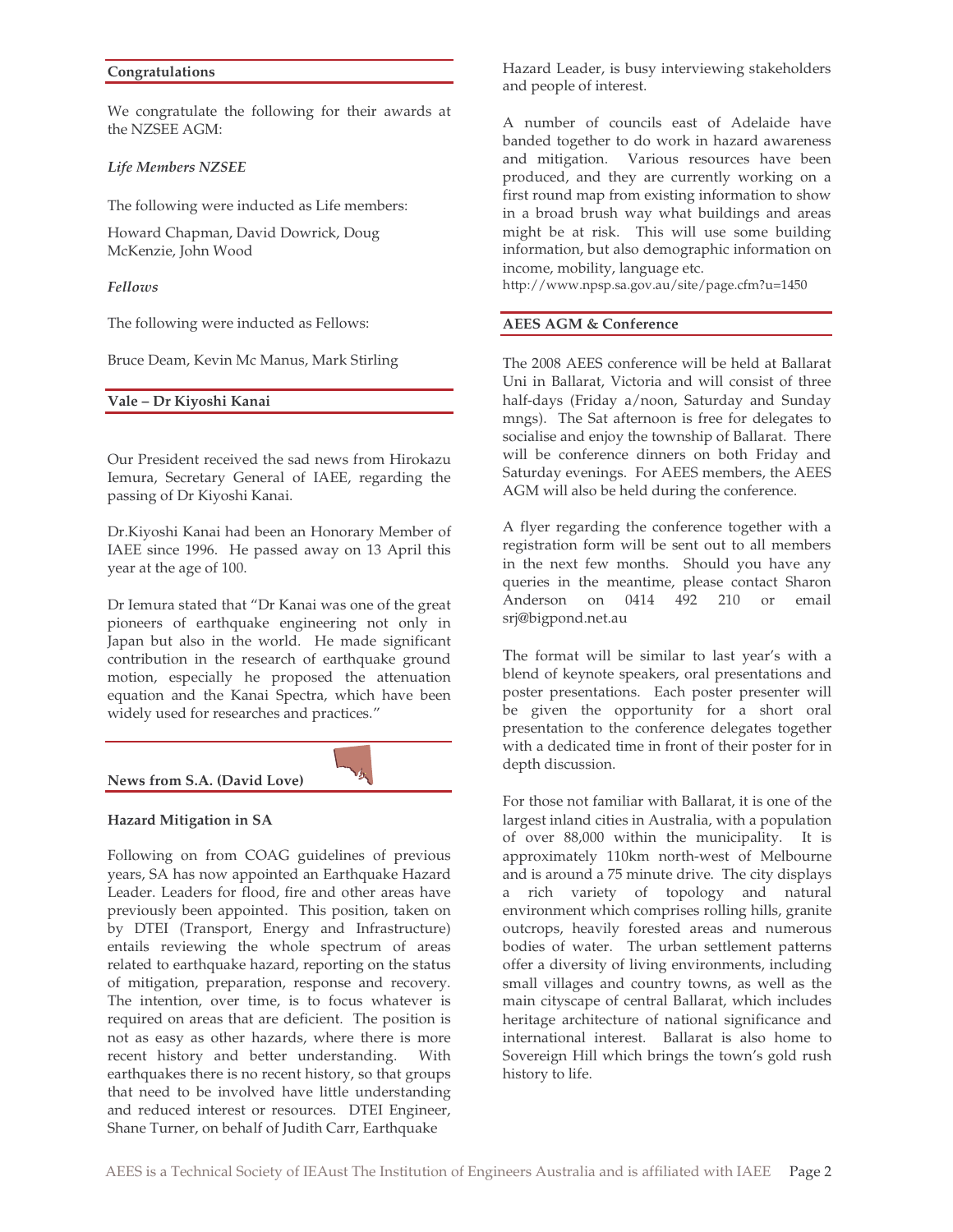| <b>DATE</b>     | <b>TIME</b><br><b>UTC</b> | <b>LATS</b> | LON E   | <b>DEPTH</b><br>KM | <b>MAG</b> | <b>COMMENTS</b>           |
|-----------------|---------------------------|-------------|---------|--------------------|------------|---------------------------|
| August 07       |                           |             |         |                    |            |                           |
| 5               | 0712                      | 33.18       | 117.65  | 16.5               | 3.8        | N Smithton Tas            |
| 9               | 0304                      | 34.5        | 148.61  | 1.7                | 3.1        | W Tennant Ck NT           |
| 18              | 0357                      | 34.38       | 150.38  | 17.8               | 3.4        | E Walgett NSW             |
| 21              | 0305                      | 37.88       | 146.12  | 11.7               | 4.8        | Parachilna SA Felt        |
| 22              | 1024                      | 34.09       | 150.25  | 6.6                | 3.0        | Yerranderie NSW           |
| 25              | 0606                      | 26.49       | 151.43  | 3.9                | 3.9        | N Dalby Qld               |
| 26              | 0034                      | 22.14       | 115.37  | 5.7                | 3.2        | SE Onslow WA              |
| 28              | 1533                      | 35.43       | 115.94  | 17.9               | 4.6        | SE Augusta WA             |
| September       |                           |             |         |                    |            |                           |
| 13              | 0829                      | 19.75       | 133.87  | 10.0               | 3.7        | Near Wyalkatchem WA       |
| 14              | 0906                      | 29.85       | 148.63  | 10.0               | 3.5        | Wyalkatchem WA.           |
| 16              | 2318                      | 31.39       | 138.52  | 32.5               | 3.1        | Port Pirie SA.            |
| October         |                           |             |         |                    |            |                           |
| 6               | 0239                      | 36.07       | 136.11  | 10.0               | 4.2        | W Kangaroo Is SA          |
| 9               | 2358                      | 33.956      | 117.50  | 0.0                | $4.8\,$    | S of Katanning WA         |
| 24              | 0101                      | 19.64       | 133.85  | 10.0               | 3.1        | W Tennant Ck NT           |
| 25              | 0128                      | 23.77       | 114.67  | 18.7               | 3.5        | NE Carnarvon WA           |
| 29              | 1844                      | 19.61       | 134.02  | 9.2                | 3.1        | W Tennant Ck NT           |
| 30              | 1226                      | 33.37       | 138.51  | 12.9               | 3.1        | E Georgetown SA           |
| November        |                           |             |         |                    |            |                           |
| $\overline{4}$  | 1219                      | 23.84       | 114.86  | 15.0               | 4.0        | NE Carnarvon WA           |
| 5               | 0636                      | 22.04       | 129.50  | $0.8\,$            | 3.2        | NE L Mackay NT            |
| 5               | 0641                      | 22.39       | 129.67  | 0.0                | 3.4        | E Lake Mackay NT          |
| 7               | 1910                      | 23.83       | 114.93  | 0.0                | 4.4        | NE Carnarvon WA           |
| $8\,$           | 0510                      | 23.29       | 152.63  | 10.0               | 3.2        | Gladstone Qld             |
| 13              | 0659                      | 37.67       | 140.1   | 10.0               | 3.9        | W Millicent SA            |
| 19              | 2001                      | 12.34       | 143.73  | 24.4               | 4.8        | SE C York                 |
| 26              | 1005                      | 30.13       | 123.72  | $1.7\,$            | 3.3        | NE of Kalgoorlie WA       |
| $\overline{27}$ | 0248                      | 23.22       | 115.05  | 10.0               | 3.7        | SW Towera WA              |
| December        |                           |             |         |                    |            |                           |
| $\mathbf{1}$    | 2058                      | 22.29       | 129.66  | 10.0               | 3.4        | E L Mackay NT             |
| 12              | 0836                      | 40.37       | 144.66  | 0.0                | 3.5        | NW Smithton Tas           |
| 13              | 0529                      | 12.54       | 122.82  | 15.0               | 3.8        | Ashmore Reef WA           |
| 26              | 1536                      | 32.09       | 138.38  | 16.4               | 4.7        | S Hawker SA               |
| January<br>2008 |                           |             |         |                    |            |                           |
| 18              | 0042                      | 32.06       | 138.329 | 10.0               | 3.4        | NE Port Augusta SA        |
| 19              | 1224                      | 33.02       | 122.13  | 0.0                | 3.2        | S Norseman WA             |
| 24              | 0321                      | 38.7        | 144.50  | 9.7                | 3.4        | SE Anglesea Vic           |
| 28              | 1537                      | 22.68       | 113.87  | 7.2                | 3.1        | SW Learmonth WA           |
| February        |                           |             |         |                    |            |                           |
| 6               | 0646                      | 13.4        | 129.64  | 6.7                | 4.2        | 166 km SW Darwin NT       |
| 12              | 0012                      | 32.88       | 138.35  | 10.0               | 3.2        | <b>Booleroo Centre SA</b> |
| 13              | 2157                      | 27.55       | 146.65  | 0.0                | 4.2        | 112 km NE Cunnamulla Qld  |
| 17              | 1148                      | 38.51       | 141.02  | 10.9               | 3.1        | S Mt Gambier SA           |
| 22              | 0258                      | 19.1        | 123.53  | 2.1                | 3.1        | SE Broome WA              |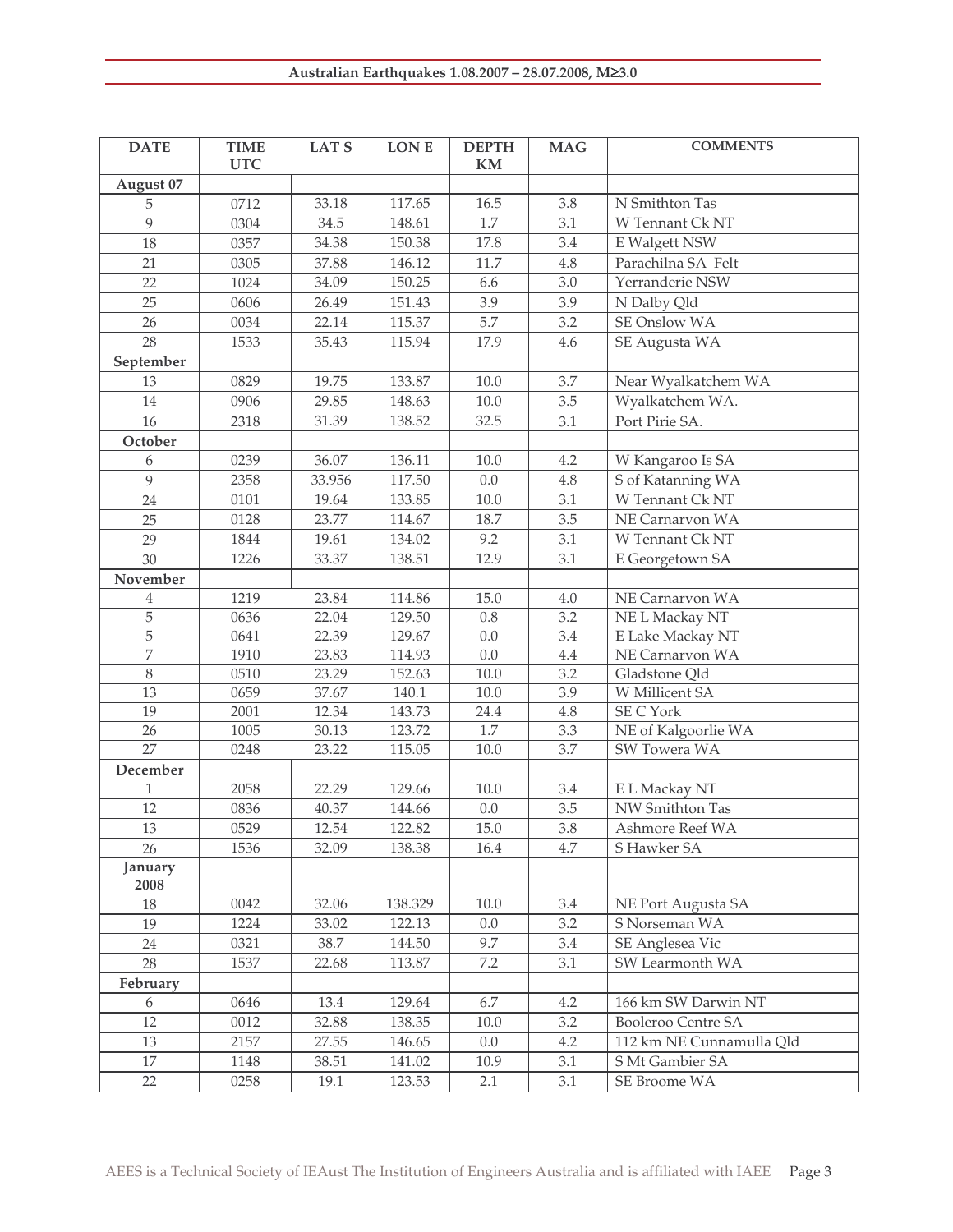| <b>DATE</b>     | <b>TIME</b><br><b>UTC</b> | LAT <sub>S</sub> | LON E   | <b>DEPTH</b><br><b>KM</b> | <b>MAG</b> | <b>COMMENTS</b>       |
|-----------------|---------------------------|------------------|---------|---------------------------|------------|-----------------------|
| March           |                           |                  |         |                           |            |                       |
| $\mathbf{1}$    | 0024                      | 36.15            | 144.678 | 10.0                      | 3.7        | SW Echuca Vic         |
| 9               | 0703                      | 31.68            | 138.74  | 10.0                      | 3.1        | Pt Augusta SA         |
| 17              | 0656                      | 25.97            | 137.43  | 10.0                      | 3.7        | Simpson Desert NT     |
| 18              | 0102                      | 32.52            | 148.43  | 11.1                      | 3.7        | SW Dubbo NSW          |
| 19              | 0717                      | 19.65            | 134.05  | 15.0                      | 3.7        | W Tennant Ck NT       |
| 20              | 0515                      | 23.7             | 126.02  | 0.0                       | 3.0        | SW L Mackay WA        |
| 23              | 2000                      | 33.42            | 138.31  | 10.0                      | 3.5        | Crystal Brook SA      |
| 24              | 1731                      | 30.67            | 118.38  | 12.8                      | 3.0        | S Bonnie Rock WA      |
| 31              | 0827                      | 27.67            | 112.33  | 17.7                      | 4.4        | SW Carnarvon WA       |
| April           |                           |                  |         |                           |            |                       |
| $\overline{2}$  | 0814                      | 16.98            | 117.07  | 8.3                       | 3.5        | NW Pt Hedland WA      |
| $\overline{17}$ | 1822                      | 18.71            | 122.52  | 10.0                      | 3.2        | S Broome WA           |
| 30              | 2111                      | 30.21            | 141.62  | 0.0                       | 3.6        | N Broken Hill NSW     |
| May             |                           |                  |         |                           |            |                       |
| $\overline{3}$  | 2214                      | 31.17            | 117.36  | $\overline{5.3}$          | 3.7        | Near Wyalkatchem WA   |
| $\overline{7}$  | 0727                      | 31.15            | 117.35  | 6.1                       | 3.5        | Wyalkatchem WA        |
| 12              | 1944                      | 32.858           | 138.27  | 10.0                      | 3.1        | Pt Pirie SA           |
| 17              | 0036                      | 30.12            | 116.97  | 0.0                       | 3.4        | NE Kalannie WA        |
| $\overline{17}$ | 1357                      | 40.82            | 138.64  | 15.0                      | 3.6        | SW Mt Gambier SA      |
| 20              | 0825                      | 23.36            | 129.619 | $0.0\,$                   | 3.6        | <b>SE Kintore NT</b>  |
| 23              | 0916                      | 36.39            | 149.82  | 2.4                       | 3.1        | W Bermagui NSW felt   |
| 28              | 0430                      | 18.6             | 122.32  | 0.0                       | 4.7        | S Broome WA           |
| 28              | 0935                      | 18.43            | 118.92  | $5.0\,$                   | 3.6        | 220km N Pt Hedland WA |
| 29              | 0535                      | 31.88            | 138.63  | 10.0                      | 3.1        | Pt Augusta SA felt    |
| 29              | 1005                      | 31.62            | 138.53  | 10.0                      | 3.1        | Pt Augusta SA felt    |
| June            |                           |                  |         |                           |            |                       |
| $\mathbf{1}$    | 1214                      | 24.21            | 113.51  | 10                        | 3.1        | N Carnarvon WA        |
| $\overline{9}$  | 0137                      | 30.17            | 146.88  | 10.0                      | 3.7        | S Brewarrina NS       |
| 24              | 0702                      | 38.74            | 140.61  | 10.0                      | 3.5        | Portland Vic          |
| July            |                           |                  |         |                           |            |                       |
| $\mathbf{1}$    | 0650                      | 33.09            | 138.71  | 10.0                      | 3.2        | Mannanarie SA Felt    |
| $\overline{2}$  | 0240                      | 30.74            | 121.47  | 0.0                       | 3.3        | N Kalgoorlie WA       |
| 9               | 2345                      | 26.03            | 125.22  | 1.4                       | 4.5        | W Warburton WA        |
| 10              | 0005                      | 26.03            | 125.32  | 9.2                       | 3.6        | W Warburton WA        |

This table shows the number of earthquakes of magnitude 3.0 or more in the Australian region from 1 August to 31 July 2008. The list was compiled using GA, ES&S, PIRSA, CQU and USGS data.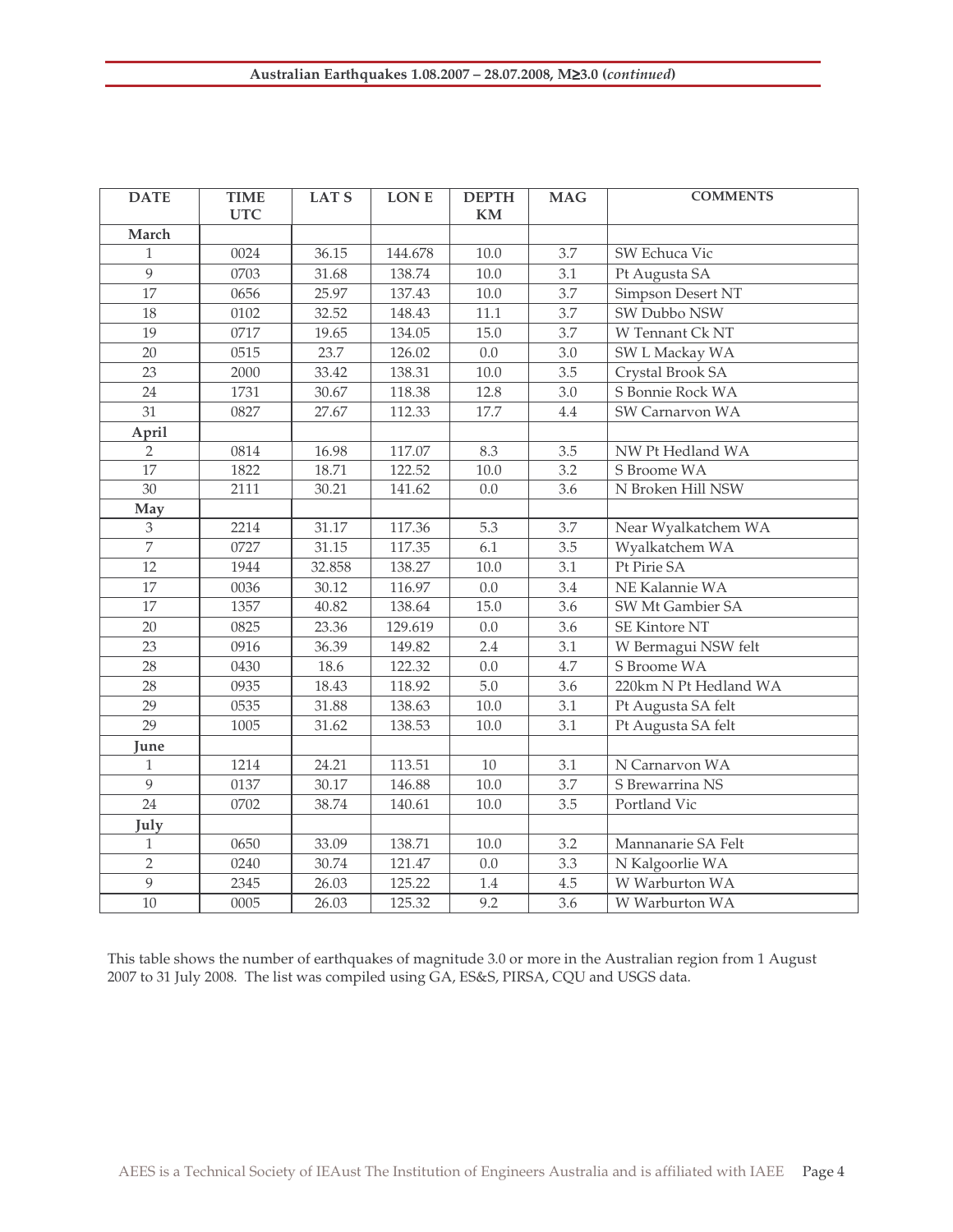#### **From our Members (Kevin McCue)**

#### **Restoration of a heritage-listed bridge in the ACT**

After community consultation, the ACT government has changed its mind and decided to repair rather than replace the rotting timber-decked bridge spanning the Murrumbidgee River near Tharwa ACT. The Bridge is a four span Allan truss bridge (designed in 1894 by Percy Allan of the NSW Public Works Department). It was opened with much fanfare on 27 March 1895 and is the oldest surviving bridge in the Australian Capital Territory. The site where the bridge stands was apparently a traditional crossing point by Aboriginal people. Now it is a gateway, to Namadgi National Park for visitors from Canberra, and in the opposite direction, to Canberra for Tharwa residents.

The bridge is 181.5m long, its deck 12m above water level, higher than the highest recorded flood level prior to 1895. It has not yet been overtopped. The 100 year flood is predicted to be well above deck level, despite the upstream Tantangara Dam built in 1962 trapping some 50% of the once majestic river.



**Tharwa Bridge, an iconic entrance to Namadgi National Park (photo Sabine Friedrich)**

At construction time Allan Truss bridges attracted international interest because of their innovative design and the Tharwa Bridge is not only the oldest surviving Allan Truss bridge but also the only fourspan Allan Truss bridge built in Australia. It has been nominated by Engineers Australia as a major engineering heritage structure.

One of the unknowns is the condition of its foundations, the concrete piers are underlain by timber piles through 5m of river sand, at least they were in 1895. According to Tony Gill, Director of Roads ACT, the design life of the refurbished bridge is 25 years and a risk analysis for flood and bushfire will be undertaken. The effects of earthquakes on the foundations will also be considered in the risk analysis. What, I wonder, would be an acceptable level of risk for such a structure? It is normally taken as 10% chance of exceedance for a *normal* building with an assumed lifetime of 50 years. Both the level of acceptable risk and the adopted lifetime are needed to compute a design earthquake (nearly 500 years for our example.

# **Major Earthquake Rocks Macquarie Island Region**

www.chinaview.cn 2008-04-12 14:37:17

BEIJING, April 12 (Xinhua) -- An earthquake measuring 7.1 on the Richter scale jolted Australia's Macquarie Island region Saturday morning, according to China's Seismological Forecast Network.

The quake hit the region at 08:30 Beijing Time and the epicenter was initially determined to be 55.6 degrees south latitude and 158.4 degrees east longitude, according to the Chinese network.

There are no immediate reports of casualties or damages.

An earlier report by Xinhua's Wellington bureau said the U.S. Geological Survey also measured the quake at 7.1 magnitude and no tsunami warning has been issued by the Pacific Tsunami Warning Center.

The quake was centered beneath open ocean, 112 km southwest of Macquarie Island, and 755 km southwest of New Zealand's Auckland Island, according to the report.

#### **From our Members (Michael Turnbull)**

**CQU registers with world earthquake peak body** Published on 01 May, 2008

Central Queensland University has welcomed its acceptance as a Foreign Affiliate Member (FAM) of the Incorporated Research Institutions for Seismology.. (**IRIS**).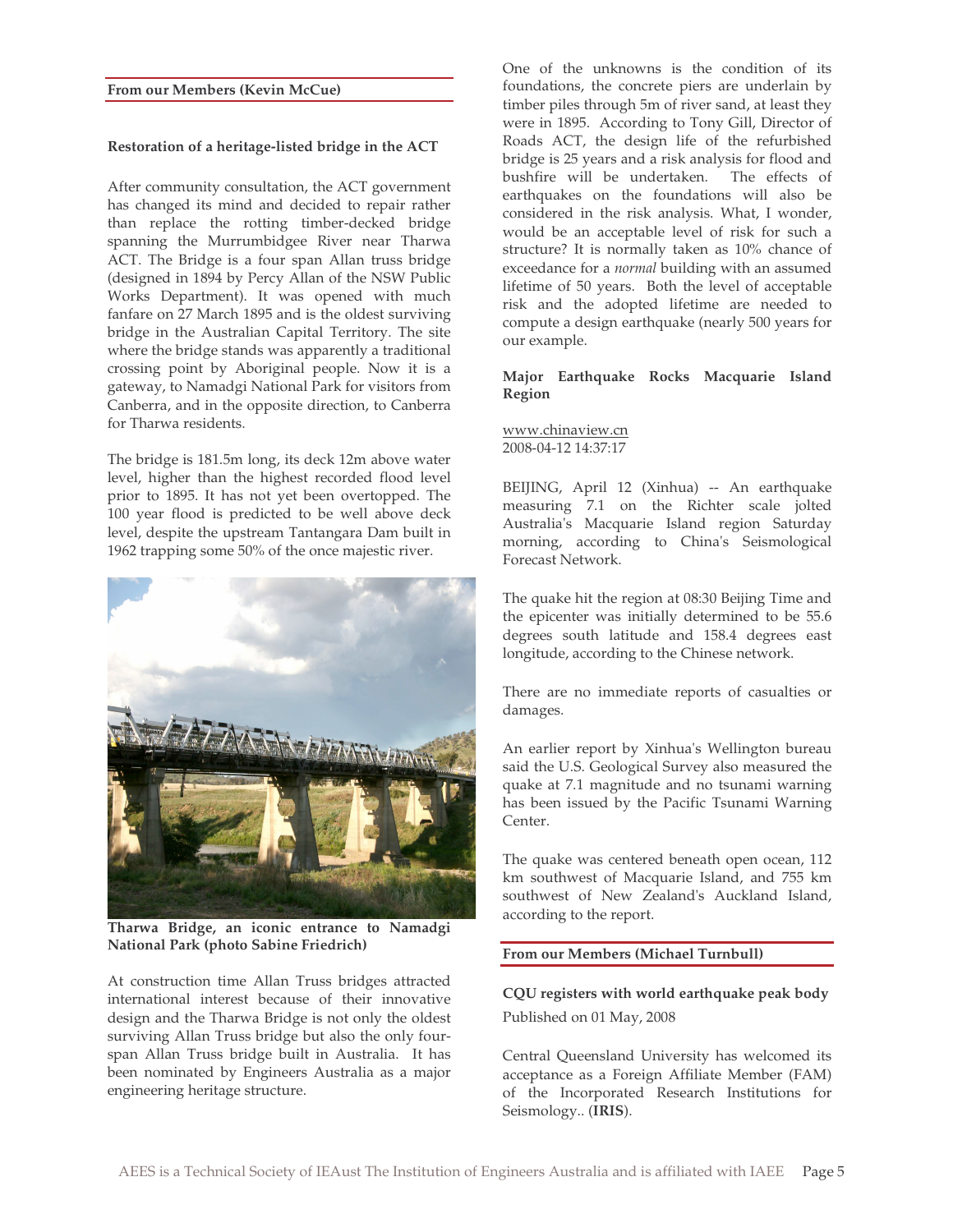It is now among a select group of only 3 Australian universities to be FAMs. The only other Australian universities on the membership list at http://www.iris.edu/about/members.htm are Australian National University and the University of Queensland.



*Michael Turnbull*

CQU Adjunct Research Fellow Mike Turnbull said that he and his research colleague, Adjunct Professor Kevin McCue, had started the application process more than a year ago.

Mr Turnbull is leader of the Central Queensland Seismology Research Group (CQSRG), based at Bundaberg Campus, and also a research assistant based at the Centre for Process Engineering and Light Metals (PELM) at Gladstone Campus. Professor McCue is Director, Australian Seismological Centre Pty Ltd, based in Canberra.

"CQU becoming a member attests to the national and international high standing in which the CQU seismology staffing and research output is held," Mr Turnbull said.

"The most immediate and obvious benefit that CQU receives from the membership is international accreditation of the seismology research being carried out through CQSRG, under the auspice of CQU.

"This recognition provides opportunities for collaborative research with numerous fellow member organisations throughout the world by providing an assurance of our credentials.

"The membership provides unrestricted access to the world's largest database of seismic data, and an unlimited and secure data archival repository, including free data management software.

"All seismic data created by CQSRG in the past and in the future can be transferred to the repository and kept secure for future research. That data can be recovered by all cooperating IRIS members, including CQU, at any time.

"The membership also provides CQSRG with competitive access to a huge warehouse of expensive and state-of-the-art seismology research instrumentation and other facilities."

Mr Turnbull said requirements for admission to IRIS were quite strict and included:

\* Examination of the applicant's qualifications and recent research output by the IRIS committee, which includes a panel of international experts.

\* Recommendations from current international and compatriot IRIS member organisations regarding suitable peer standing of the applicant organisation and its seismic research staff.

\* The acceptance by IRIS of a commitment by the applicant organisation to maintain the IRIS mission statement, to:

- Facilitate and conduct geophysical investigation of seismic sources and earth properties using seismic and geophysical methods.

- Promote exchange of geophysical data and knowledge, both through use of standards for network operations, data formats and exchange protocols, and through pursuing policies of free and unrestricted data access.

- Foster cooperation among IRIS members, affiliates and other organisations in order to advance geophysical research and convey benefits from geophysical progress to all of humanity.

# **From our Members (Col Lynam)**

**On the spatio-temporal distribution of M 7.0+ worldwide seismicity with a non-parametric statistics**

# **Licia Faenzaa, , Warner Marzocchib, Paola Serrettib and Enzo Boschic**

aInstitute of Earth Sciences,University of Potsdam, Karl-Liebknecht Str. 24, 14476 Potsdam-Golm, Germany bIstituto Nazionale di Geofisica e Vulcanologia, via D. Creti 12, 40128 Bologna, Italy

cDipartimento di Fisica, University of Bologna, Alma Mater Studiorum, Viale Berti-Pichat 8, 40127 Bologna, Italy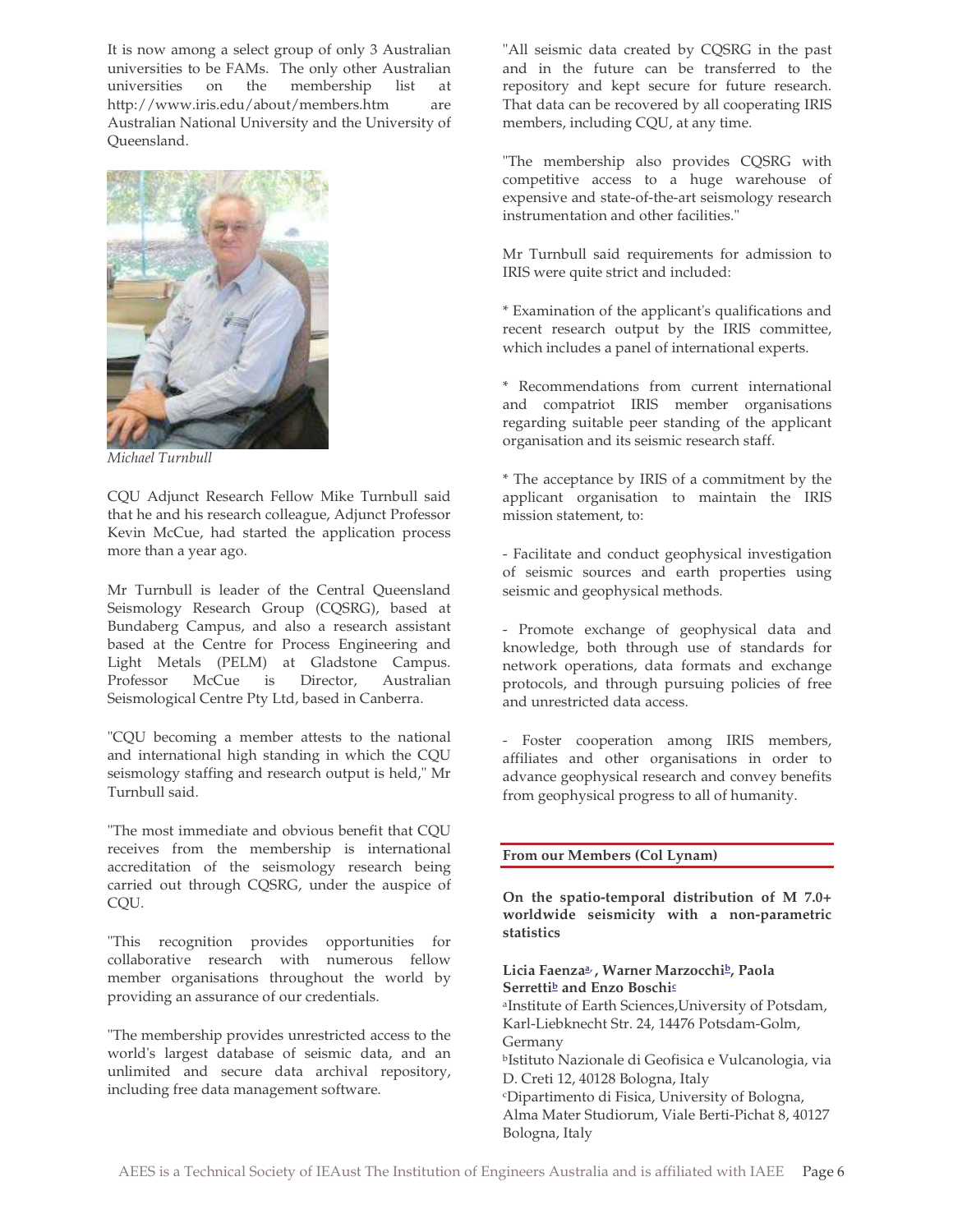Received 4 July 2007; revised 8 November 2007; accepted 28 November 2007. Available online 23 December 2007.

# **Abstract**

The aim of this paper is to provide some constrains on the time behaviour of earthquake generation mechanism, through the usage of a non-parametric statistics that leads up to the empirical estimation of the hazard function. The results indicate that the most characterizing temporal feature for large (M 7.0+) worldwide shallow earthquake occurrence is a clustering lasting few years, indicating that the probability of earthquake occurrence is higher immediately after the occurrence of an event. After that, the process becomes almost time independent, as in a Poisson process. Remarkably, this time clustering is very similar to what previously found for different spatio-magnitude windows, and it does not seem to depend on the tectonic style of the region. This may support the hypothesis of an universal law for earthquake occurrence.

**Keywords:** Earthquake spatio-temporal distribution; World Wide Seismicity; Temporal cluster. Corresponding author. Istituto Nazionale di Geofisica e Vulcanologia Via di Vigna Nurata 605, 00143, Roma. Tel.: +39 06 51860608; fax: +39 06 51860507.

# **"QUAKELine"**

MCEER (Buffalo Uni, USA) has upgraded it's bibliographic database search engine "QUAKEline". (see an explanatory tutorial on search processes on http://mceer.buffalo.edu/infoservice/QKLN\_tutori al/tutorial.asp

# **Industry partnership to meet increasing demand for geotechnical engineers**

The University of Queensland has announced a \$1.5 million partnership with Golder Associates Pty Ltd to address skills shortages and research needs in the growing field of geotechnical engineering.

The five-year partnership with Golder Associates, a leading international ground engineering and environmental services consultancy, will increase the number of UQ graduates specialising in geotechnical engineering and promote applied research in geomechanics to meet industry needs.

The partnership will see the appointment of Professor David Williams to the Golder Chair in Geomechanics, and the creation of a new Golder Geomechanics Centre.

Geomechanics is the study of the behaviour of soil and rock that underpins the branch of engineering known as geotechnical engineering, which is vital to the design and delivery of civil infrastructure and mining development. It combines the disciplines of soil mechanics, rock mechanics and engineering geology.

Professor Williams, who has a long-established research and teaching career at UQ, will take on the role of Director of the Centre, which will conduct undergraduate teaching and cutting-edge research in the geomechanics field.

Executive Dean of UQ's Faculty of Engineering, Physical Sciences and Architecture Professor Stephen Walker welcomed the partnership and said it would ensure quality outcomes for both organisations and industry in general.

"The UQ-Golder partnership will greatly expand the University's capacity to provide industry with graduates specialising in geomechanics, and research outcomes that will in turn support the unprecedented level of development at the local, national and international scales," Professor Walker said.

Engineers with geomechanics knowledge will play an ever-increasing role as growing populations force new development onto less stable ground such as low-lying, soft estuarine deposits, onto challenging topographies, and beneath cities in the form of transportation tunnels and underground space.

As mining activity continues to expand, engineers skilled in geomechanics will be required to meet the challenges of ever-deeper open pits and underground operations, in high stress environments, and the management of escalating mining and processing wastes and mine site rehabilitation.

Managing Director of Golder Associates, Mr Darren Watt, said that it was up to industry and consultancies to take the initiative to increase the number of graduates specialising in geomechanics and promote research to the levels needed in today's economy.

"As a leading provider of geotechnical engineering, the future of our business depends on attracting graduates with a strong interest in geotechnical engineering and a good understanding of the fundamentals of geomechanics," Mr Watt said.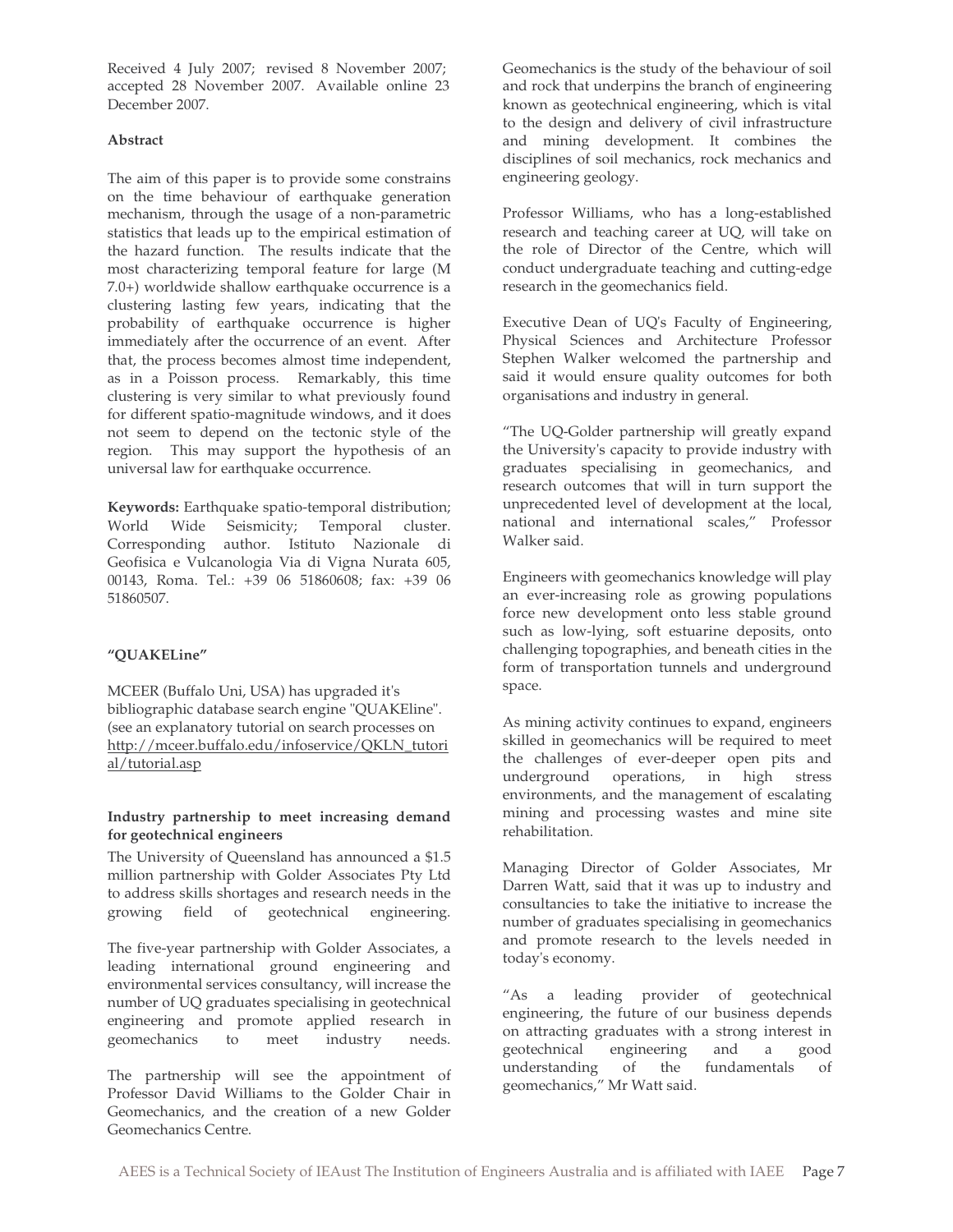"Through funding the Centre and via active participation in undergraduate teaching and research, we hope to assist the University to build a centre that is recognised for its excellence in geomechanics teaching and research," he said.

Professor Williams said that his appointment was a fantastic opportunity and a privilege, and that he looked forward to providing academic leadership in geomechanics teaching, research and service. "This will give me an opportunity to make a difference and give something back in the growing area of geomechanics," Professor Williams said.

The UQ-Golder initiative will provide for additional academic and post-doctoral appointments, broadening the University's geomechanics capability, as well as undergraduate and postgraduate scholarships.

The new Golder Geomechanics Centre will work closely with existing geomechanics academics within Mining Engineering and Earth Sciences and within the Sustainable Minerals Institute at the University.

# Further information:

UQ: Professor David Williams, Ph: (07) 3365 3642 or email d.williams@uq.edu.au or Kim Jensen, School of Engineering, Ph: (07) 3346 9976 or email k.jensen@uq.edu.au.

Golder: Scott Fidler, Principal, Ph: (07) 3721 5400 or email or Sally Wilkes, National Communications Coordinator, Ph: (07) 3721 5404 or email: swilkes@golder.com.au.

# **Obituary – Father Laurie Drake**

Col writes: "Father (Dr) Laurie Drake was the last Jesuit Seismologist at Riverview Observatory, Sydney and a Senior Lecturer at Macquarie University. He retired to the San Calixto Observatory at La Paz Bolivia becoming that Observatory's third director in 1993. Ill health forced his return to Australia where he died on 28 April 2007. He was a geophysical advisor to a number of important global Jesuit seismograph observatories. Riverview Observatory was established in 1909 and was important for capturing the early seismological data for Australian Earthquakes and larger global events.

The author of the Obituary (in Seismological Research Letters Vol l78, No 3, May/June 2007,(Seismological Society of America)) Fr Augustin Udias, has just published an interesting book on the involvement of the Jesuits in global observatory science, which can be reviewed on http://www.buchhandel.de/detailansicht.aspx?is bn=978-1-4020-1189-4

A Colleague worthy of our thoughts."

# **\$15M grant the hot ticket to pollution-free energy**

Harnessing an untapped energy source which has the capacity to power Australia for 6000 years will be the focus of a new centre at The University of Queensland (UQ).

Queensland Premier Anna Bligh has announced a \$15 million five-year contribution to a new research and development centre for "hot rocks" the Queensland Geothermal Energy Centre of Excellence.

Welcoming the announcement, UQ Senior Deputy Vice-Chancellor, Professor Paul Greenfield, said it could lead to abundant zero-emission baseload electricity. "Geothermal energy has unique potential in that it creates no greenhouse gas and could be a reliable source of baseload power, so it will satisfy industry, householders and the growing demand for "green" energy," Professor Greenfield said.

"It will become cost-competitive when the expense of mitigating greenhouse gas emissions from fossil fuels is factored in. "This energy source is often called "hot rocks" because it is based on fractured granites, heated to up to 250°C, which are at least 3km below the Earth's surface," Professor Greenfield said.

UQ Deputy Vice-Chancellor (Research), Professor David Siddle, said: "The Cooper and Eromanga Basins beneath Queensland and South Australia are believed to be among the best and hottest in the world, and hold enough water to supply the needs of a hot rocks power plant, without depleting the natural aquifer."

Queensland's geothermal energy resource is equivalent to that needed to supply Australia's current demands for 6000 years. "In the shorter term, we estimate that 4000MW of geothermal power could be generated by 2030 without any carbon dioxide emissions," Professor Siddle said.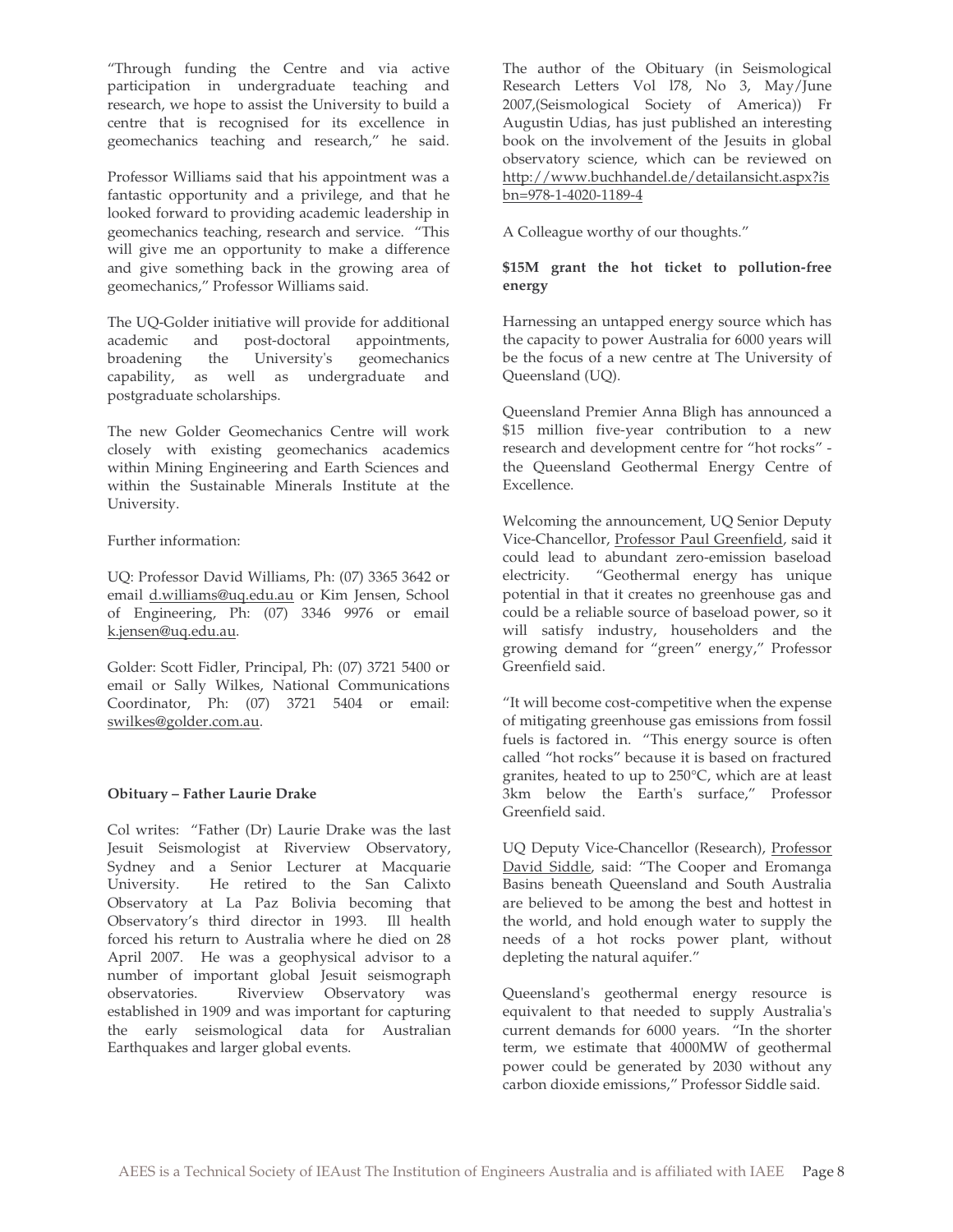There would be three main steps to the process:

- Water would be forced downwards through natural rock fractures, where it would be heated and then rise through other fractures to above-ground heat exchangers;
- The heat exchangers would heat a working fluid to drive a turbine-generator set, to produce electricity with no greenhouse emissions;
- Meanwhile, the water which had been thrust to the surface by the hot rocks would be recycled back into the earth to be reheated, forming a closed water circuit.

Professor Greenfield said that the centre of excellence was an investment in research and development, as well as in the expansion of technical expertise. "We need these investments to make large-scale geothermal power generation a sustainable reality," he said. "Ideally geothermal should become part of a mix of energy sources which would include clean coal and gas, and established renewables."

In addition to the \$15 million from the Queensland Government, UQ will provide in-kind contributions valued at \$3.28 million over five years and a further \$2.05 million will be raised from external sponsors. The centre will be the biggest of its type in the nation and will make Queensland and Australia a leading technology provider in the growing geothermal energy sector, through research and development. UQ will work with institutions in the USA – where Massachusetts Institute of Technology (MIT) will be a partner – and Iceland, as well as relevant Australian collaborators.

Brisbane-based company, Geodynamics Ltd, is one of about 16 companies active in geothermal power generation in Australia. Geodynamics Ltd initiated Australia's first underground heat exchanger in the Cooper Basin in late 2002.

Professor Greenfield said the new centre would not have been possible without expertise provided by UQ researchers including Professor Hal Gurgenci (School of Engineering); Professor Victor Rudolph (School of Engineering); Professor Max Lu (Australian Institute for Bioengineering and Nanotechnology); and Professor Tapan Saha (School of Information Technology and Electrical Engineering).

# **Media inquiries: Fiona Kennedy (07 3365 1088, 0413 380 012 fiona.kennedy@uq.edu.au)**.

#### **Know your Earthquake Engineer/Seismologist**

Can you put a name to these faces?? And more importantly….. what's with all the empty glasses?! (*Answers on back page*)



**Other Conferences**

# **1st Southern Hemisphere International Rock Mechanics Symposium**

| Date:    | September 2008                |
|----------|-------------------------------|
| Venue:   | Perth                         |
| Website: | www.acg.uwa.edu.au/_data/page |
|          | /2168/ShirmsFlyer3.pdf        |

The Australian Centre for Geomechanics will present the 1st Southern Hemisphere International Rock Mechanics Symposium in Perth in September 2008. Following the model of "NARMS" (North American Rock Mechanic Symposium) recently re-badged the "Canada US Rock Mechanic Symposium", the ACG aims to create a similar forum in our part of the world, involving the very active South American, South African, Asian and Australian Rock Mechanics communities.

# **NZ Geotechnical Society Geotechnical Symposium 2008**

| Date:    | 4-5 September, 2008    |
|----------|------------------------|
| Venue:   | Auckland, New Zealand  |
| Website: | www.nzgeotechsoc.org   |
|          | .nz/2008-Symposium.cfm |

The theme for this Symposium is "Soil-Structure Interaction – From Rules of thumb to Reality". The objective of this conference is to allow geotechnical practitioners the opportunity to keep abreast with the latest in soil-structure interaction. Soil-structure interaction covers a wide field and